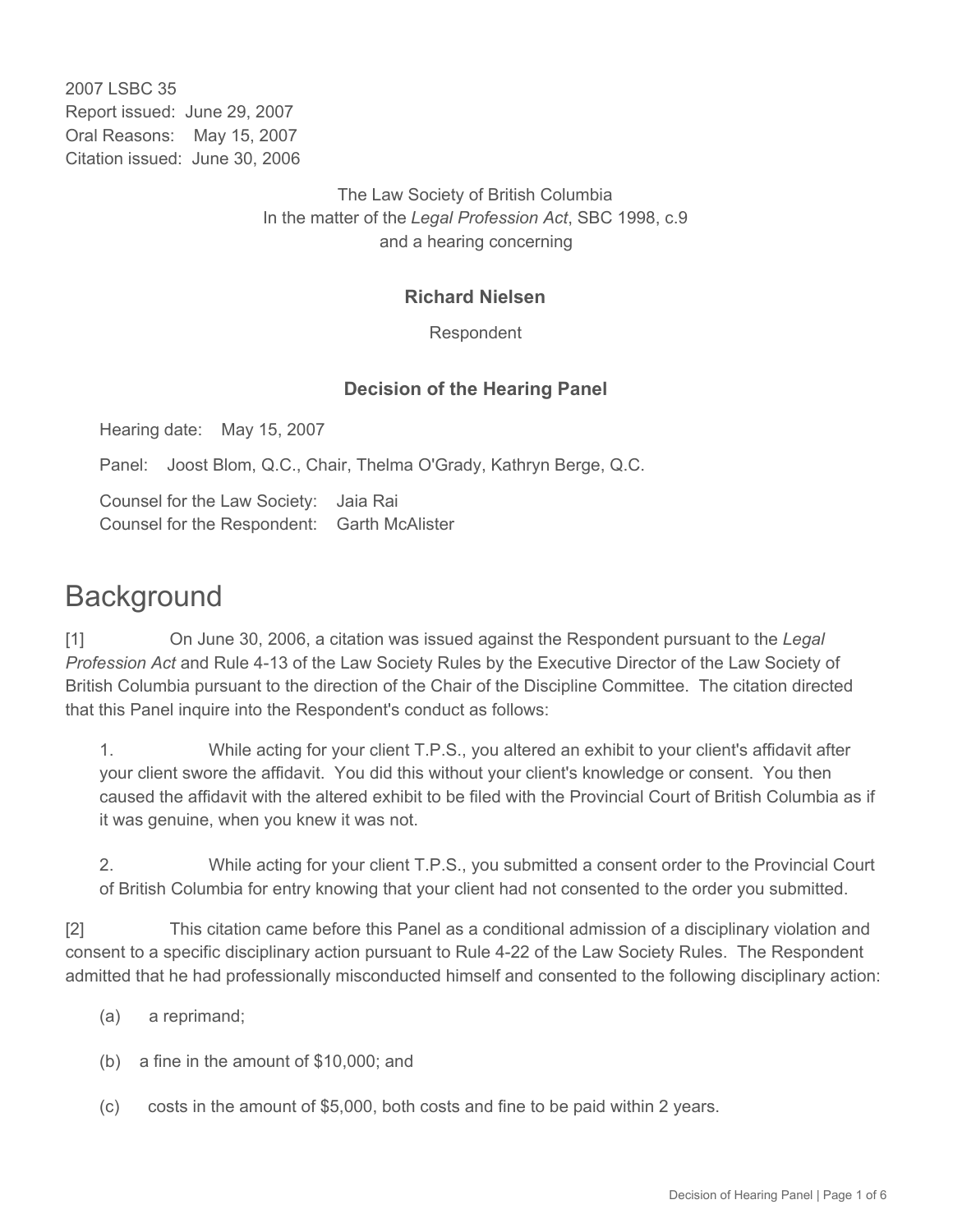## **Statement of Agreed Facts**

[3] A Statement of Agreed Facts was filed as Exhibit 2 in these proceedings. The Statement of Agreed Facts provided as follows:

1. Richard Craig Nielsen (the " Respondent" ) was called to the Bar in British Columbia on September 5, 2001.

2. The Respondent was a practising lawyer at all material times.

3. In June, 2004, T.S. retained the Respondent with respect to custody and access issues in matrimonial proceedings involving his ex-wife, G.D.

4. Dipnarine Persad was counsel for G.D.

5. During the course of the retainer, T.S. resided in Ontario.

6. In the course of his representation of T.S. the Respondent entered into discussions with Mr. Persad concerning the preparation of a consent order relating to the custody of and access to T.S.'s son.

7. In order to obtain a consent order concerning custody or access without a hearing, the parties understood they were required to file affidavits setting out their consent to the order.

8. On or about November 9, 2004, the Respondent submitted documents to B.C. Provincial Court, Surrey Registry (the " Registry" ) for entry, including:

(a) the affidavit of G.D. sworn September 29, 2004 (" Sworn G.D. Affidavit" );

(b) the affidavit of T.S. sworn October 18, 2004 (" Sworn T.S. Affidavit" );

(c) a Provincial Court Consent form (the " Consent Form" );

(d) an Application to Obtain an Order dated October 28, 2004 (the " Application" ); and

(e) a draft order.

9. The Sworn T.S. Affidavit was filed on November 9, 2004 (" Filed T.S. Affidavit" ).

10. The Sworn G.D. Affidavit was delivered to the Respondent from Mr. Persad for filing with the Registry and was filed on November 9, 2004.

11. The Consent Form was signed by G.D. and T.S. separately and in the presence of witnesses and was filed with the Registry on November 9, 2004.

12. The Application was prepared by Mr. Persad who forwarded it to the Respondent for filing with the Registry. The Application was filed on November 9, 2004.

13. The draft order was prepared and submitted for entry by the Respondent (the " Final Order" ).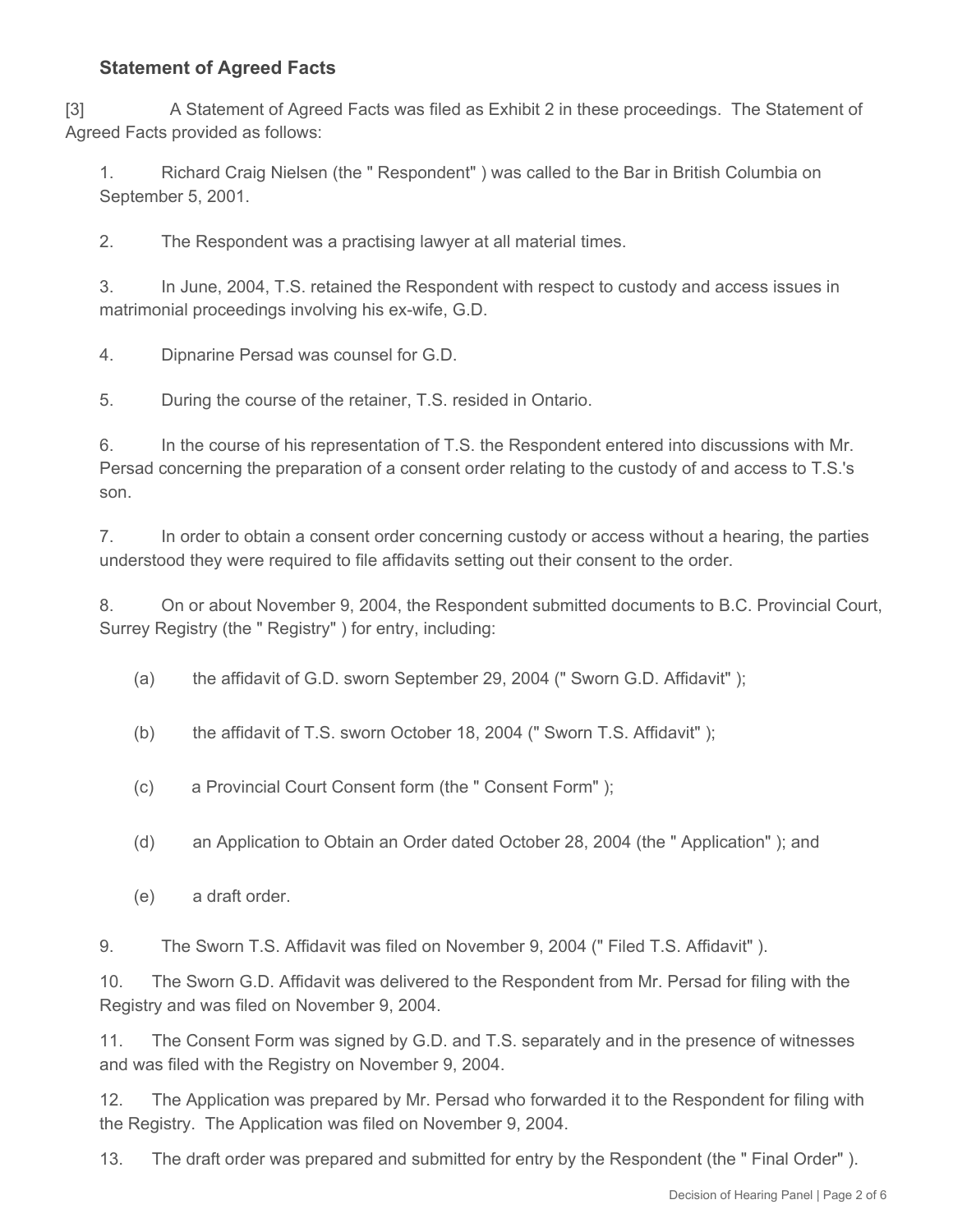14. The Final Order was entered on November 9, 2004 (" Entered Order" )

15. On September 8, 2004, T.S. sent the Respondent an email setting out his instructions with respect to the terms of the consent order.

16. On September 9, 2004, the Respondent wrote to Mr. Persad with respect to the terms of the consent order.

17. On September 22, 2004, the Respondent faxed a draft copy of the consent order to Mr. Persad (" First Draft Order" ).

18. The First Draft Order:

(a) included a paragraph numbered 2 that stated, " the parties shall share joint custody of the Child" ;

(b) did not contain two paragraphs concerning (i) phone access and (ii) access when T.S. is in B.C. (" Additional Access Provisions" ) and

(c) included a paragraph permitting the child to travel to India for a total period of up to four months (" Initial India Visit Provision" ).

19. Mr. Persad revised the First Draft Order, by revising the Initial India Visit Provision to permit the Child to travel to India for a total period of four weeks, instead of four months (" Amended India Visit Provision" ), and sent a copy to the Respondent (" Second Draft Order" ).

20. On September 29, 2004, T.S.'s ex-wife swore an affidavit consenting to the terms of a draft order (" Third Draft Order" ). The Third Draft Order is in the form attached as an exhibit to the Filed G.D. Affidavit. It is also in the same form as the Entered Order which is in the same form as the Final Order submitted by the Respondent for entry.

21. The Third Draft Order:

- (a) did not include Paragraph 2;
- (b) did not include the Additional Access Provisions; and
- (c) included the Amended India Visit Provision.

22. On or about October 13, 2004, the Respondent sent an affidavit to T.S. for swearing along with the Consent Form that had already been executed by G.D. for execution by T.S.

23. The unsworn affidavit sent to T.S. attached as an exhibit a draft order.

24. T.S. subsequently emailed the Respondent instructions for revisions to the draft order and the Respondent emailed a revised form of order to T.S.

25. A copy of the unsworn affidavit with exhibit that the Respondent says he ultimately sent to T.S. (" Fourth Draft Order" ) was attached to the Statement of Agreed Facts as attachment 11.

26. The Fourth Draft Order is in the same form as the First Draft Order and it: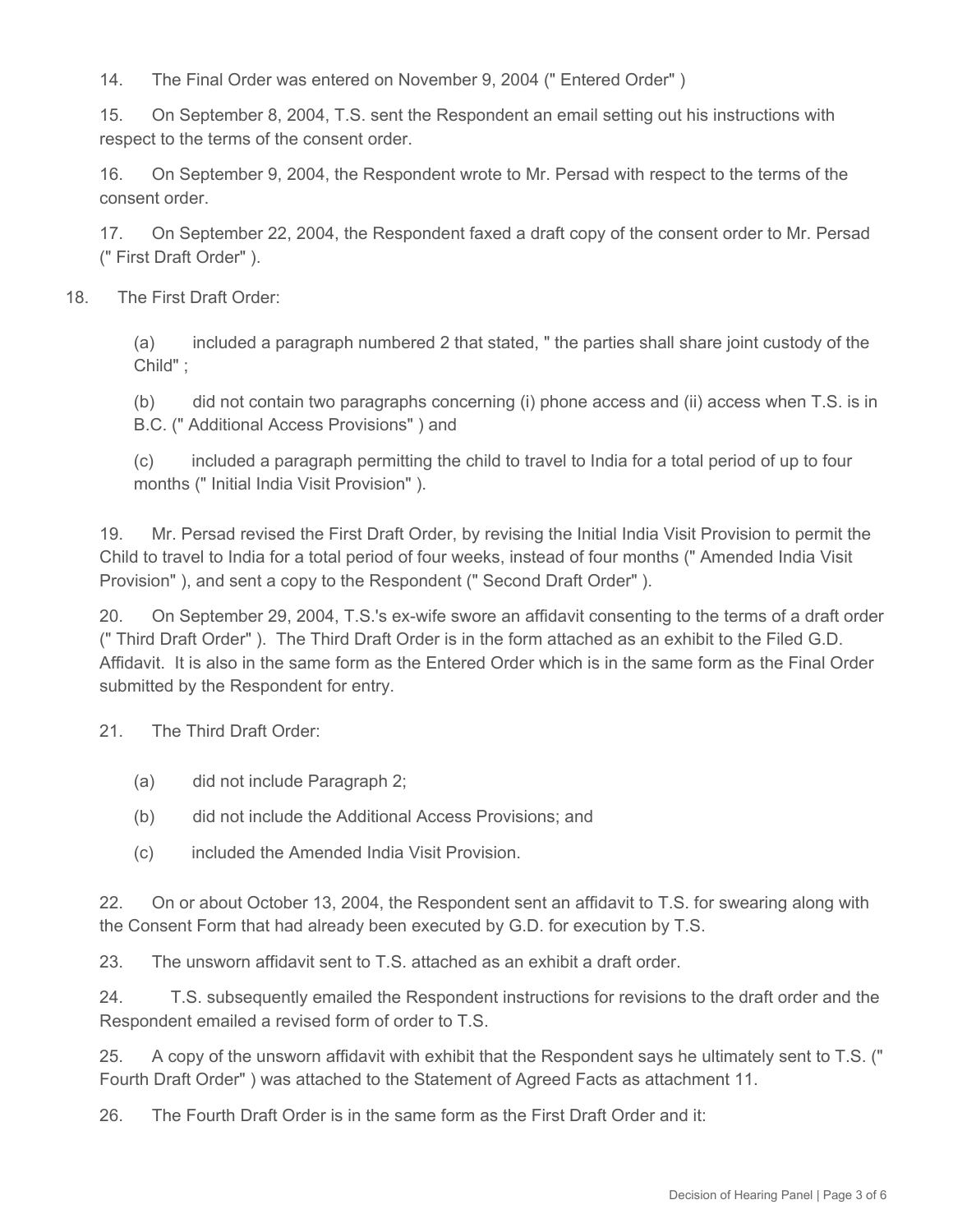- (a) included Paragraph 2;
- (b) did not include the Additional Access Provisions; and
- (c) included the Initial India Visit Provision.

27. A copy of the unsworn affidavit with exhibit that T.S. says the Respondent ultimately sent (" Fifth Draft Order" ) was attached to an email exchange.

28. The Fifth Draft Order:

- (a) included Paragraph 2;
- (b) included the Additional Access Provisions; and
- (c) included the Amended India Visit Provision.

29. On October 18, 2004, T.S. attended the office of Leslie J. Smith, a lawyer in Ontario, and swore his affidavit. He also executed the Consent Form, witnessed by Ms. Smith.

30. T.S. subsequently forwarded his sworn affidavit and executed Consent Form to the Respondent.

31. The draft order attached as an exhibit to the affidavit T.S. swore is in the same form as the Fifth Draft Order.

32. After receiving T.S.'s sworn affidavit, and prior to submitting it to the Registry for filing, the Respondent altered the exhibit, without T.S.'s knowledge or consent, by removing the second page of the draft order and replacing it with a different page.

33. The Respondent subsequently submitted T.S.'s sworn affidavit with the altered exhibit to the Registry for entry without T.S.'s knowledge or consent.

34. The effect of the Respondent's actions was that the draft order attached to the Filed T.S. Affidavit differed from the draft order attached to the affidavit T.S. swore in that the Additional Access Provisions had been deleted.

35. The Respondent also submitted the Final Order for entry. The Final Order and Entered Order:

- (a) did not include Paragraph 2;
- (b) did not include the Additional Access Provisions; and
- (c) included the Amended India Visit Provision.

36. The Final Order and Entered Order differed from the draft order attached as an exhibit to the Filed T.S. Affidavit in that they did not include Paragraph 2.

37. The Final Order and Entered Order differed from the draft order attached as an exhibit to the affidavit sworn by T.S. in that they did not include Paragraph 2 and did not include the Additional Access Provisions.

38. The Final Order and Entered Order was in the same form as the draft order attached as an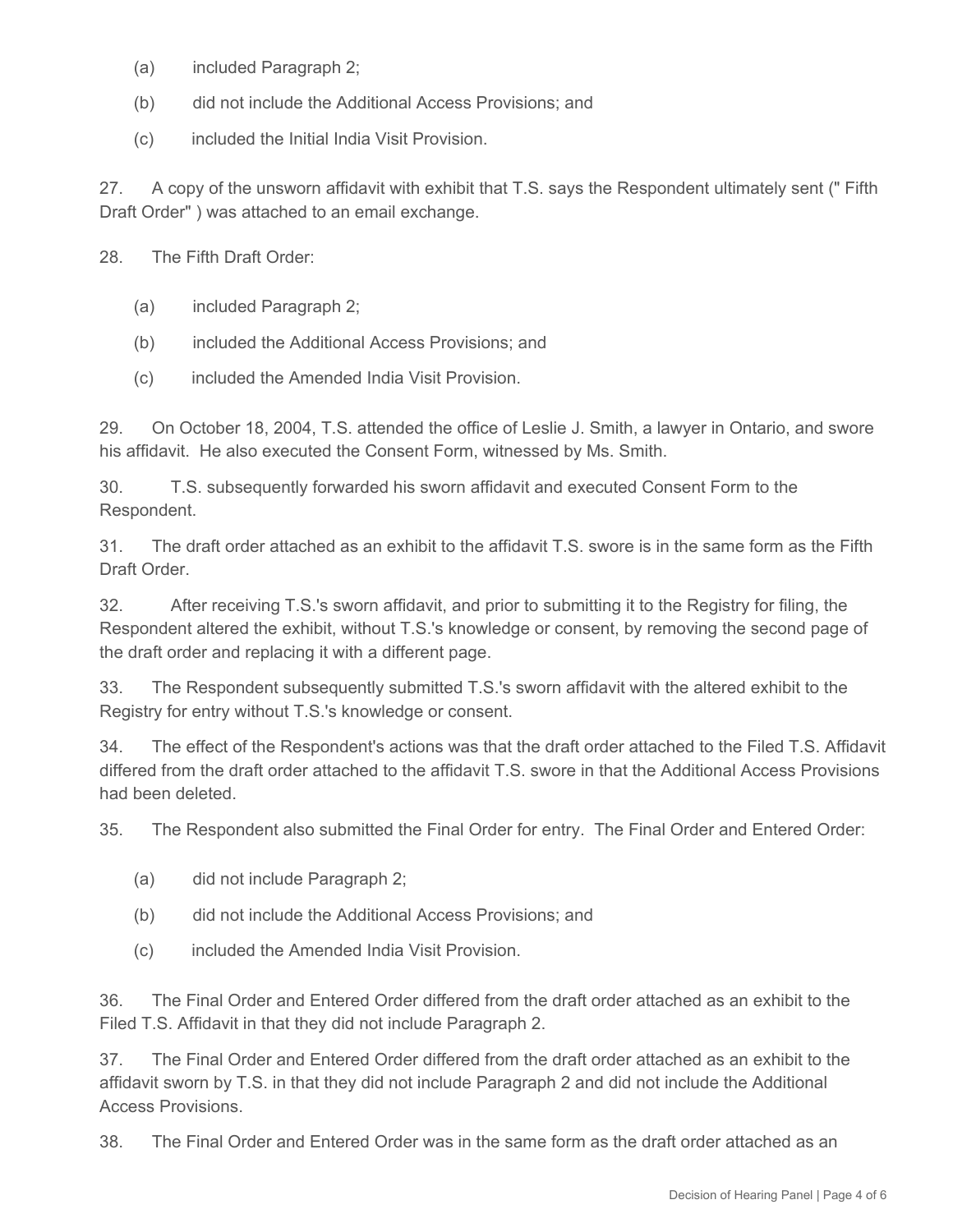exhibit to the Filed G.D. Affidavit.

39. T.S. did not consent to the terms of the Final Order or Entered Order.

40. The Respondent submitted the Final Order to the Registry for entry without T.S.'s knowledge or consent.

41. The Respondent admits that, while acting for his client, T.S., he altered the exhibit to T.S.'s affidavit after T.S. swore the affidavit, without the knowledge or consent of T.S. and then caused the affidavit with altered exhibit to be filed with the Provincial Court of British Columbia as if it was genuine when he knew it was not and submitted the consent order to the Provincial Court of British Columbia for entry when he knew T.S. had not consented to the order he submitted.

42. The Respondent admits that his conduct in doing so amounts to professional misconduct.

[4] The Respondent testified that the circumstances at the time of the alteration were that the Respondent was working a day job witnessing mortgages, and worked on other files in the evening from his home. His home office was very unorganized and he did not always have the file he was working on in hand. In this case, he did not have hard copies of earlier versions of the affidavit in his file, and he had not recorded new instructions from his client. When the Respondent was getting ready to file the affidavit he realized that the exhibit and draft Order were inconsistent. He thought he was correcting a problem by making the exhibit consistent with the affidavit. He did not make the changes with any intention to mislead the Court, or for any personal gain.

[5] The Respondent further advised the Panel that his alteration to the affidavit's exhibit was improper. He has cooperated with his client's new counsel to ensure the Order was entered. Since the incident, he has obtained and put into practice law office management advice from the Law Society. He no longer acts as a signing officer during the day. He has limited the number and types of cases he handles. He has also developed relationships with senior lawyers who do Legal Aid work and act as a mentor to him. The Panel was assured the Respondent is unlikely to re-offend.

[6] After considering the circumstances set out in the Statement of Agreed Facts and having heard the submissions of counsel, the Panel accepts the admission and finds the Respondent guilty of professional misconduct.

[7] The Panel considered the factors to consider in professional misconduct cases set out in *Law Society of BC v. Ogilvie*, [1999] LSBC 17, and penalties imposed in cases with similar facts:

(a) a \$10,000 fine and \$2,500 costs were awarded in *Law Society of BC v. Morris*, Discipline Case Digest 98/9, for altering an affidavit;

(b) a one month suspension, \$7,500 fine and Practice Review awarded in *Law Society of BC v. Marsden*, [2003] LSBC 47 for insufficient quality of service;

(c) a \$3,500 fine plus costs in *Law Society of BC v*. *Milne*, 2004 LSBC 19, for altering a document executed on behalf of Her Majesty the Queen in the Right of the Province of British Columbia; and

(d) a \$3,000 fine plus costs in *Law Society of BC v. Walters,* 2005 LSBC 39 for leaving dates blank in an affidavit so they could be inserted later.